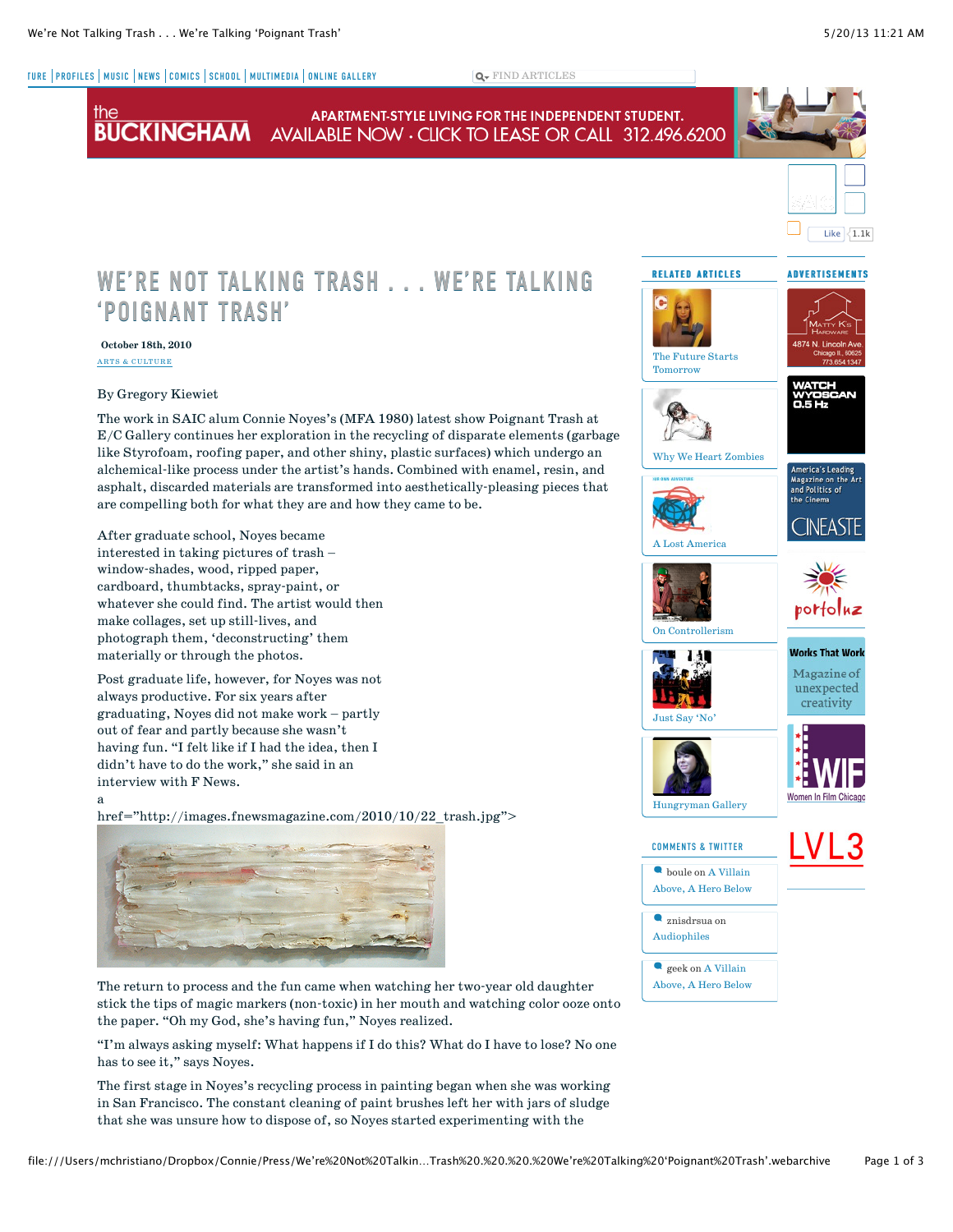material, along with tiny cut outs from discarded photographer's mattes, on the oilpaintings she was working on. Absorbed in what she was doing, Noyes soon found herself with what she jokingly calls "a sludge farm'.

"People started giving me their sludge . . . I was a sludge magnet," Noyes said, laughing.

Interested in the different qualities the sludge created, the different things it could do, and the element of surprise that it provided, Noyes began regularly using the sludge as a texture under her paint. The painting on the surface became "this skin" that was covering "the less desirable materials," says Noyes.

This kicked-started her in a whole other direction.

The artist's first show of recycled material was in 2007 at Estel Gallery in Nashville, Kentucky . The displayed works had been created when Noyes wanted to "repurpose" trash from the move to a new studio.

"I first fell in love with the roofing materials" says Noyes, referring to the piece Conform. "That was the material that first grabbed me."

The 17 pieces on display vary in looks, textures, and size, from the white shimmering exquisite 8 x 6 inches Envelop me no. 1 to the densely-layered black provocative 60 x 48 inches Conform. Particularly striking are the pieces – like the two mentioned- where the skin of the glossy resin and enamel – often wrinkled – teases and tempts the eyes and hands – while latching on to the mind.

Poignant Trash is on view at E/C Gallery until October 23. 215 N. Aberdeen Chicago IL 60607



**自日可需→312**片区

## LEAVE A COMMENT

| Name                                                             | Email | Website (Not Required)<br>Submit |
|------------------------------------------------------------------|-------|----------------------------------|
|                                                                  |       |                                  |
|                                                                  |       |                                  |
|                                                                  |       |                                  |
|                                                                  |       |                                  |
|                                                                  |       | í.                               |
| ARCHIVE AWARDS STAFF SUBMIT ADVERTISE LINKS CONTACT TERMS OF USE |       |                                  |

© 2000–2013 F Newsmagazine.

When noted, content on this site may be shared non-commercially with attribution under a [Creative Commons BY-NC-ND License.](http://creativecommons.org/licenses/by-nc-nd/3.0/) See information accompanying each article for [attribution code.](http://fnewsmagazine.com/termsofuse#attribution) **[cc](http://creativecommons.org/licenses/by-nc-nd/3.0/)**